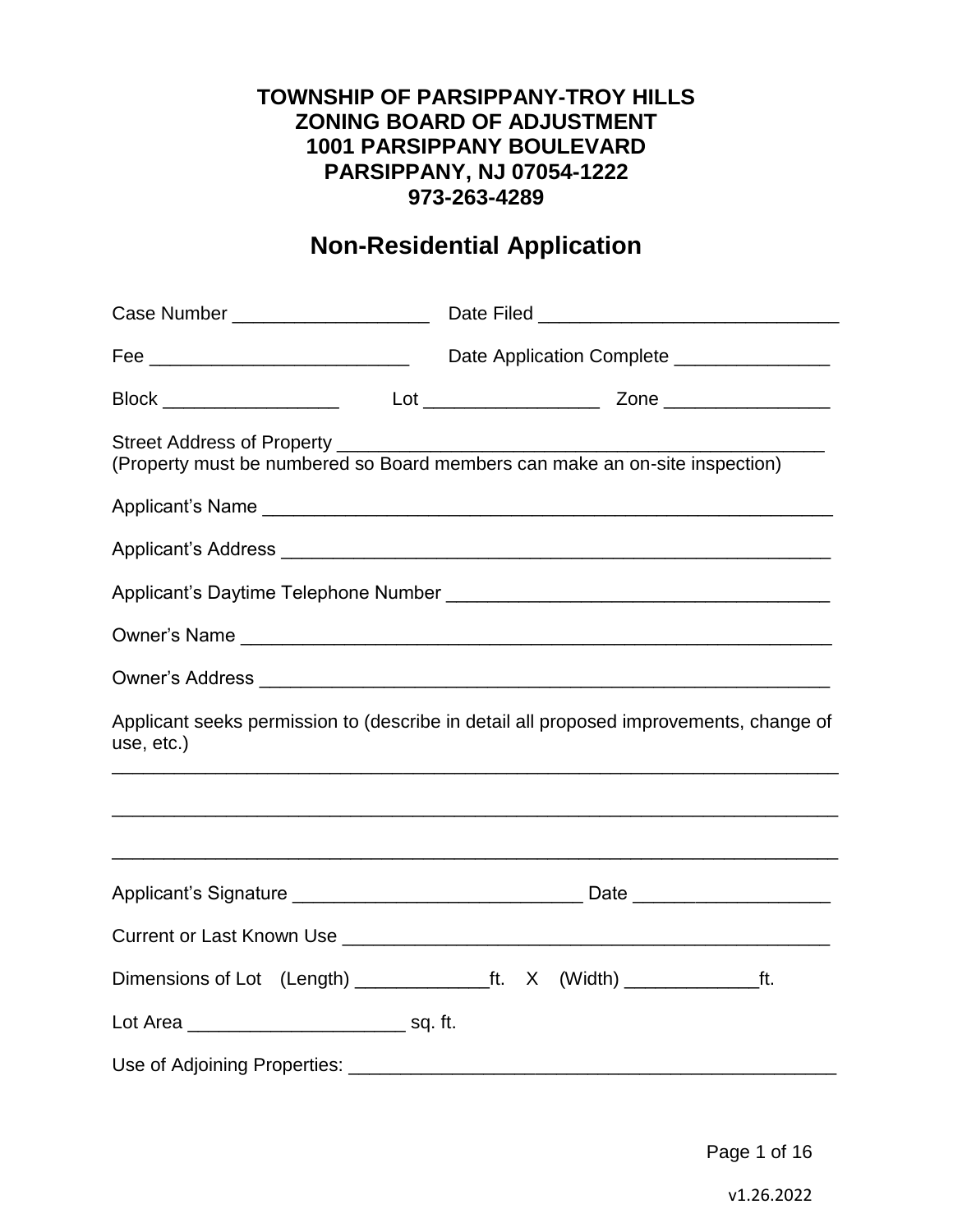| Application "A" | APPEAL FROM DECISION OF ADMINISTRATIVE OFFICER<br>UNDER N.J.S.A. 40:55D-70a.<br>Pursuant to Section 18-22A<br>Application Fee: \$100.00<br>Escrow Fee: \$250.00<br>For an appeal of the decision of the Administrative Officer<br>Provide the date of the decision                                                                  |
|-----------------|-------------------------------------------------------------------------------------------------------------------------------------------------------------------------------------------------------------------------------------------------------------------------------------------------------------------------------------|
| Application "B" | REQUEST FOR INTERPRETATION OF ZONE MAP OR<br>ZONING ORDINANCE UNDER N.J.S.A. 40:55D-70b.<br>Pursuant to Section 19-22B and C-1<br>Construction of not more than 400 square feet.<br>Escrow Fee: \$250.00<br>Application Fee: \$150.00<br>Construction of 400 or more square feet.<br>Application Fee: \$250.00 Escrow Fee: \$500.00 |
| Application "C" | VARIANCE UNDER N.J.S.A. 40-55D-70c.<br>Pursuant to Section 19-22B and C-1<br>Construction of not more than 400 square feet.<br>Escrow Fee: \$250.00<br>Application Fee: \$150.00<br>Construction of 400 or more square feet.<br>Application Fee: \$250.00 Escrow Fee: \$500.00                                                      |
| Application "D" | USE VARIANCE UNDER N.J.S.A. 40:55D-70d.<br>In conjunction with the Use Variance, the following:<br>Site Plan Approval Pursuant to N.J.S.A. 40:55D-76b<br>Major or Minor Subdivision Approval<br>Pursuant to N.J.S.A. 40:55D-76b<br>Application Fee: \$300.00<br>Escrow Fee: \$2,500.00                                              |

 $\Box$  APPLICATION FOR PERMIT TO CONSTRUCT A BUILDING OR STRUCTURE NOT RELATED TO A STREET Pursuant to N.J.S.A. 40:55D-76a (2)

 $\Box$  APPLICATION FOR A PERMIT TO LOCATE A BUILDING OR STRUCTURE IN THE BED OF A MAPPED STREET, ETC. Pursuant to N.J.S.A. 40:55D-76a (1)

Page 2 of 16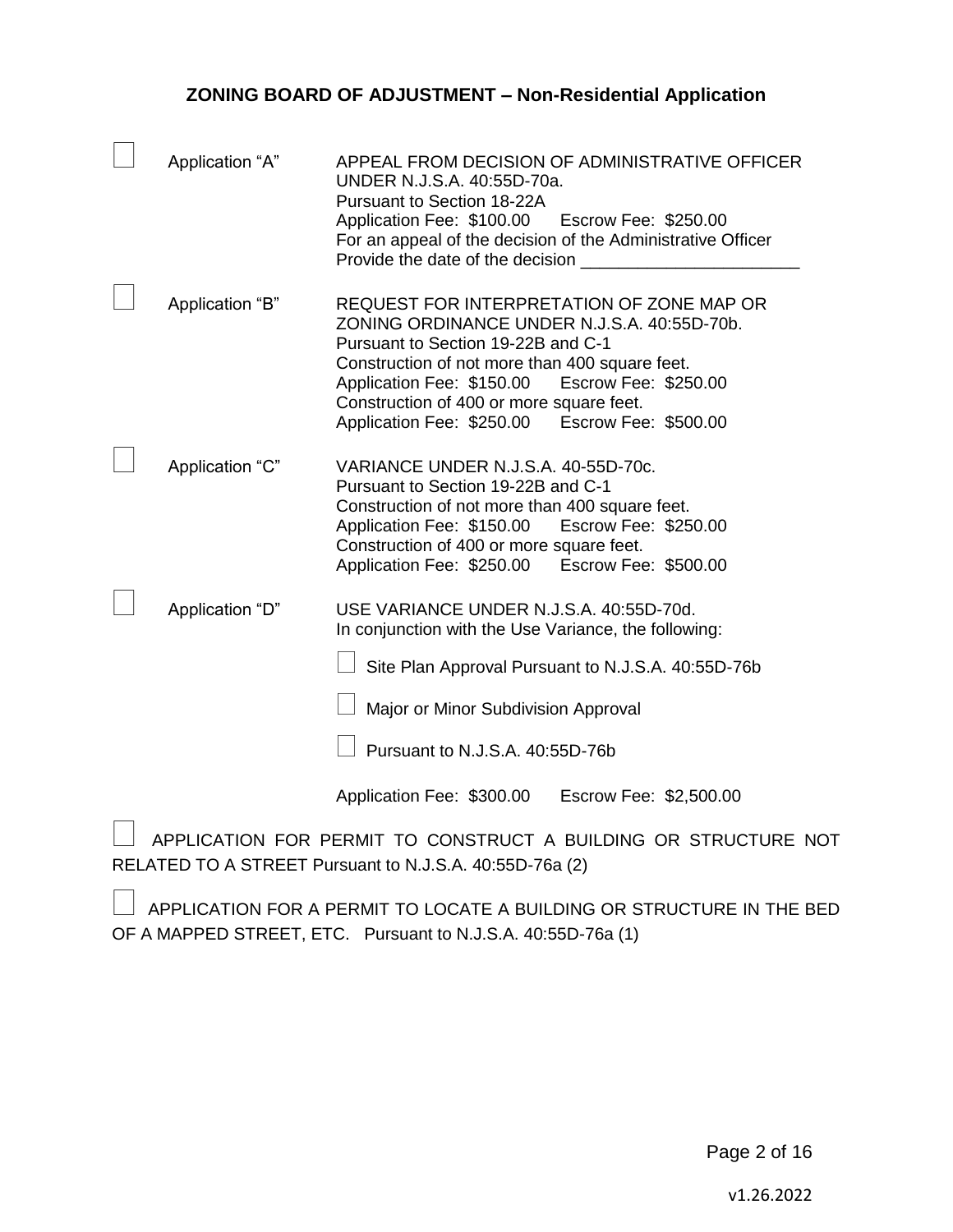1. Has there been any previous appeal to the Board of Adjustment, or to the Planning Board, or litigation involving the subject property? If so, state the character of appeal, date of disposition and outcome:

\_\_\_\_\_\_\_\_\_\_\_\_\_\_\_\_\_\_\_\_\_\_\_\_\_\_\_\_\_\_\_\_\_\_\_\_\_\_\_\_\_\_\_\_\_\_\_\_\_\_\_\_\_\_\_\_\_\_\_\_\_\_\_\_\_\_\_\_\_\_

\_\_\_\_\_\_\_\_\_\_\_\_\_\_\_\_\_\_\_\_\_\_\_\_\_\_\_\_\_\_\_\_\_\_\_\_\_\_\_\_\_\_\_\_\_\_\_\_\_\_\_\_\_\_\_\_\_\_\_\_\_\_\_\_\_\_\_\_\_\_

\_\_\_\_\_\_\_\_\_\_\_\_\_\_\_\_\_\_\_\_\_\_\_\_\_\_\_\_\_\_\_\_\_\_\_\_\_\_\_\_\_\_\_\_\_\_\_\_\_\_\_\_\_\_\_\_\_\_\_\_\_\_\_\_\_\_\_\_\_\_

\_\_\_\_\_\_\_\_\_\_\_\_\_\_\_\_\_\_\_\_\_\_\_\_\_\_\_\_\_\_\_\_\_\_\_\_\_\_\_\_\_\_\_\_\_\_\_\_\_\_\_\_\_\_\_\_\_\_\_\_\_\_\_\_\_\_\_\_\_\_

2. Has the subject property, at any time since June 13, 1951, been in the same ownership as any adjoining lot or lots? Yes \_\_\_\_\_\_\_ No \_\_\_\_\_\_

3. If the property has been in the same ownership at any time after June 13, 1951 proof of Final Subdivision must be provided (Final Subdivision Map number from the County, copy of Board resolution). A request for exemption from any condition(s) imposed by the Planning Board or Board of Adjustment must be presented with this application.

The estimated length of time for presentation of this case is: \_\_\_\_\_\_\_\_\_\_\_\_\_\_\_\_\_

| Attorney for Applicant will be |  |
|--------------------------------|--|
| Address                        |  |
| <b>Telephone Number</b>        |  |

Applicant will present the following witnesses:

Page 3 of 16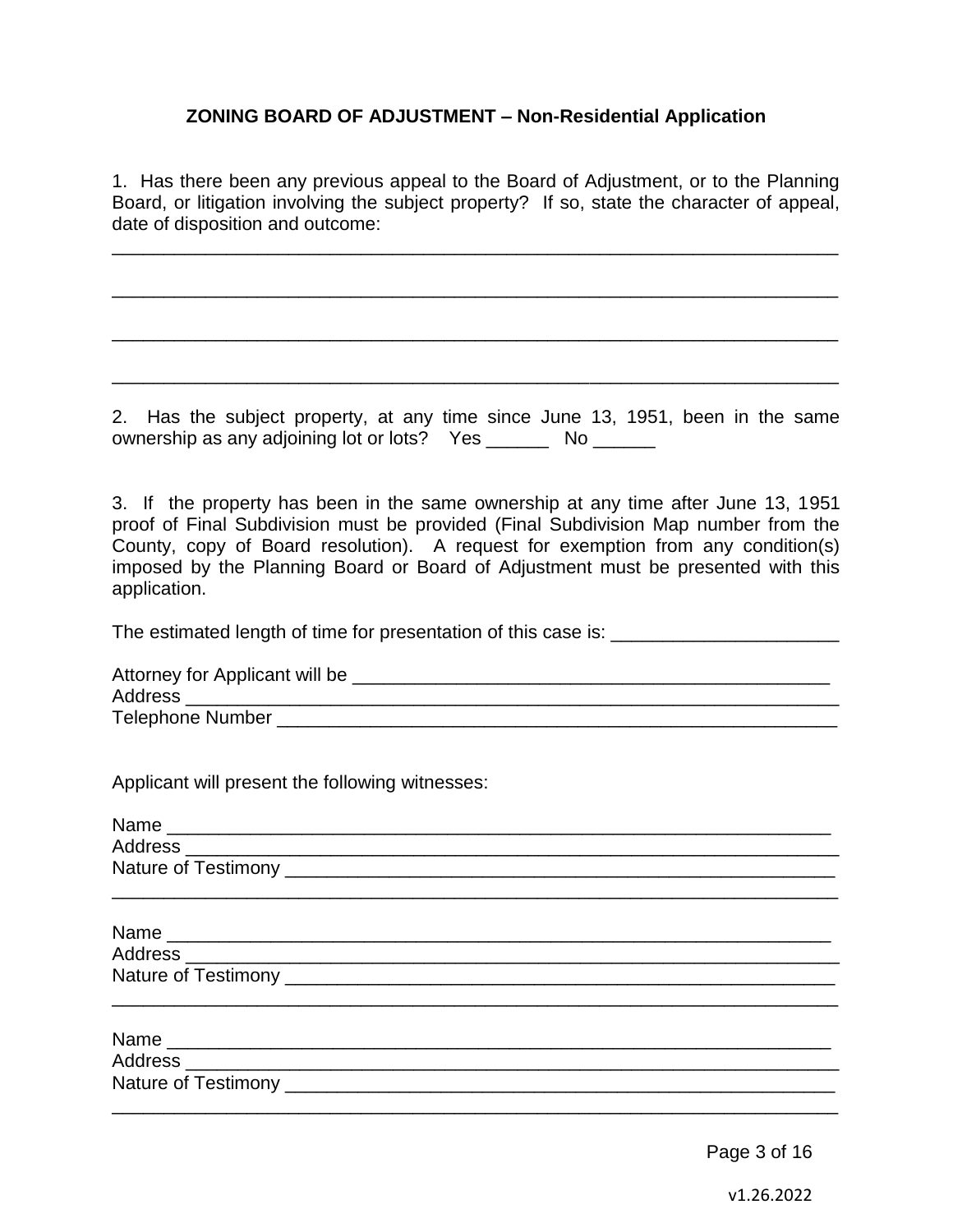| Outline of factual and legal basis upon which your claim for relief is based __________ |
|-----------------------------------------------------------------------------------------|
|                                                                                         |
|                                                                                         |
|                                                                                         |
|                                                                                         |
|                                                                                         |

Page 4 of 16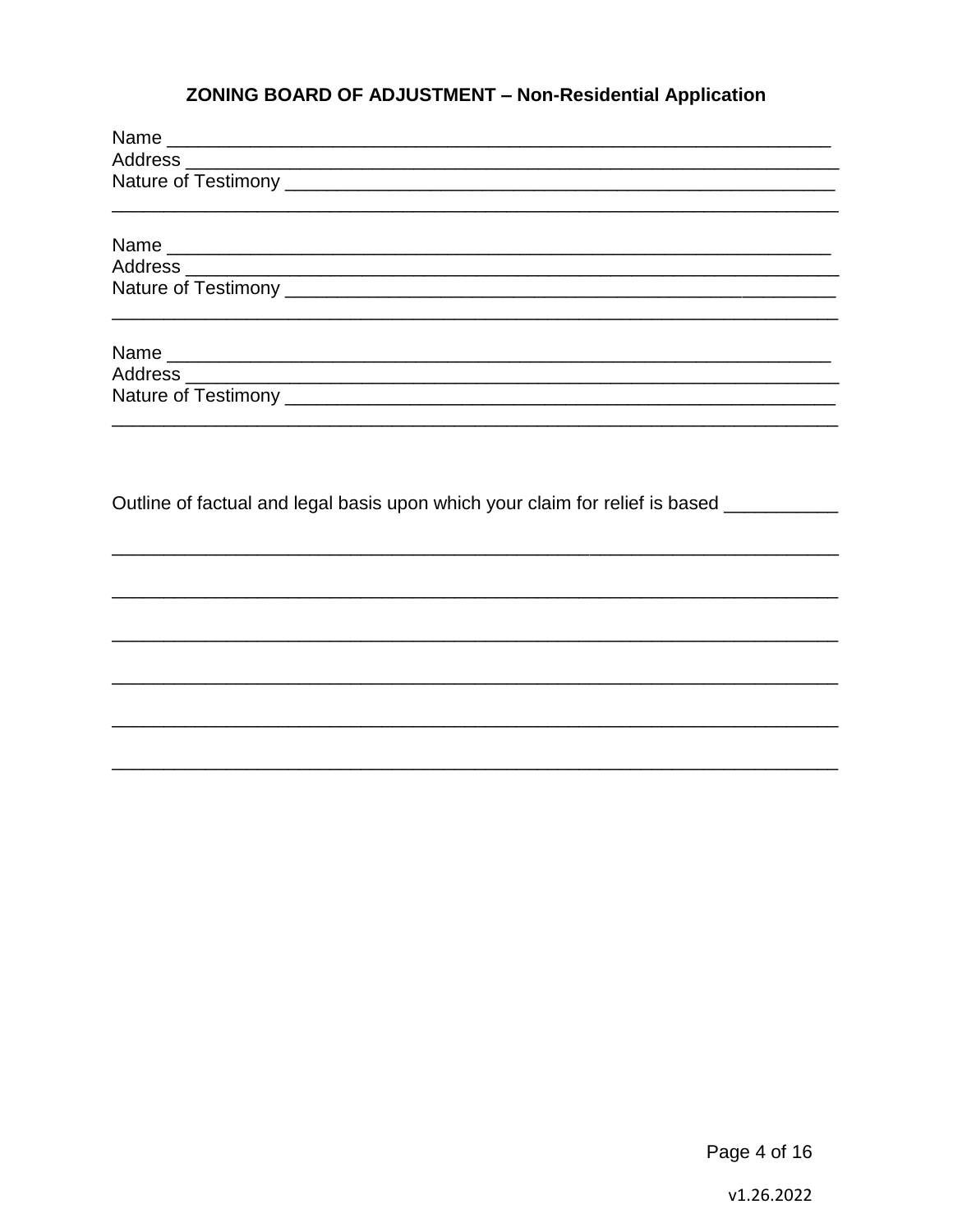Applicant agrees to pay the cost of stenographic transcription of the hearings as required by the Board. Applicant has read and understands the regulations of the Board and will comply with same. All property owners within two hundred (200) feet of the subject property and all other persons or governmental agencies as required by law have been notified, or will be notified at least ten (10) days prior to the date of hearing. The application shall not be complete until property owners are served and proof of service is filed with the Board.

#### **AFFIDAVIT OF APPLICATION**

STATE OF NEW JERSEY } COUNTY OF MORRIS \

I, **I**, **Example 20** is the contract of the contract of the being duly sworn, hereby deposes

and states that all of the submitted herewith are true and complete.

Applicant's Signature

Sworn to before me this

\_\_\_\_\_\_\_\_\_\_\_\_ day of \_\_\_\_\_\_\_\_\_\_\_\_\_\_\_\_\_ 20\_\_\_\_\_\_\_

\_\_\_\_\_\_\_\_\_\_\_\_\_\_\_\_\_\_\_\_\_\_\_\_\_\_\_\_\_\_\_\_\_\_\_\_\_\_\_\_\_\_\_\_\_

\_\_\_\_\_\_\_\_\_\_\_\_\_\_\_\_\_\_\_\_\_\_\_\_\_\_\_\_\_\_\_\_\_\_\_\_\_\_\_\_\_\_\_\_\_

Notary

Page 5 of 16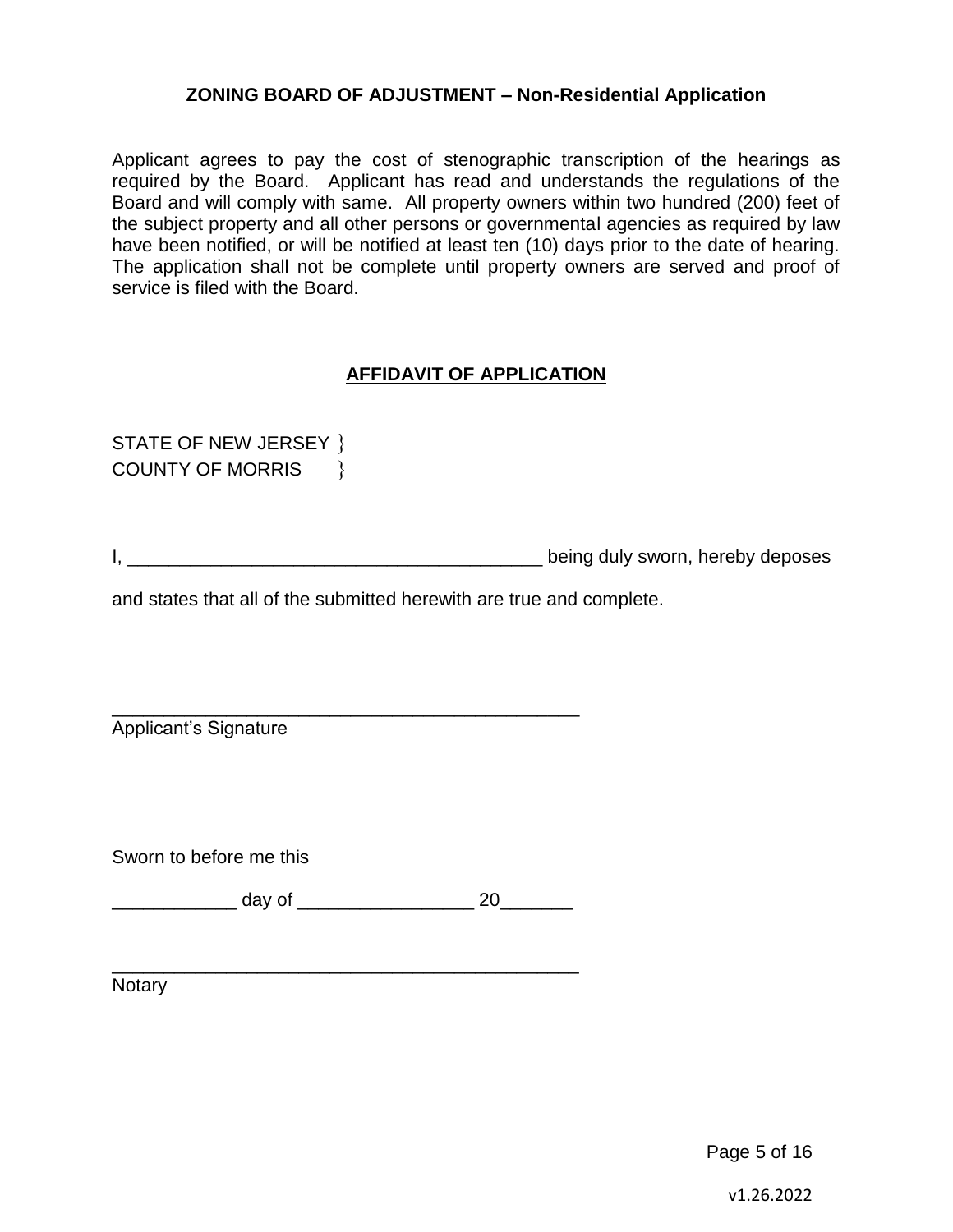The following form is to be completed by the owner of the subject property.

#### **AFFIDAVIT OF OWNERSHIP AND AUTHORIZATION**

| STATE OF NEW JERSEY }                                                                      |  |  |  |                         |
|--------------------------------------------------------------------------------------------|--|--|--|-------------------------|
| COUNTY OF MORRIS \}                                                                        |  |  |  |                         |
|                                                                                            |  |  |  |                         |
|                                                                                            |  |  |  | being duly sworn hereby |
| deposes and state: that I am the OWNER IN FEE of the subject property known as             |  |  |  |                         |
| Block _______________ Lot ______________ on the tax map of the Township of Parsippany-Troy |  |  |  |                         |
|                                                                                            |  |  |  |                         |
|                                                                                            |  |  |  |                         |
| the within application and the undersigned hereby consents to the making of same.          |  |  |  |                         |

\_\_\_\_\_\_\_\_\_\_\_\_\_\_\_\_\_\_\_\_\_\_\_\_\_\_\_\_\_\_\_\_\_\_\_\_\_\_\_\_\_\_\_\_ Property Owner's Signature

Sworn to before me this

\_\_\_\_\_\_\_\_\_\_\_ day of \_\_\_\_\_\_\_\_\_\_\_\_\_\_\_\_ 20\_\_\_\_\_\_\_\_

\_\_\_\_\_\_\_\_\_\_\_\_\_\_\_\_\_\_\_\_\_\_\_\_\_\_\_\_\_\_\_\_\_\_\_\_\_\_\_\_\_\_\_\_

Notary

Page 6 of 16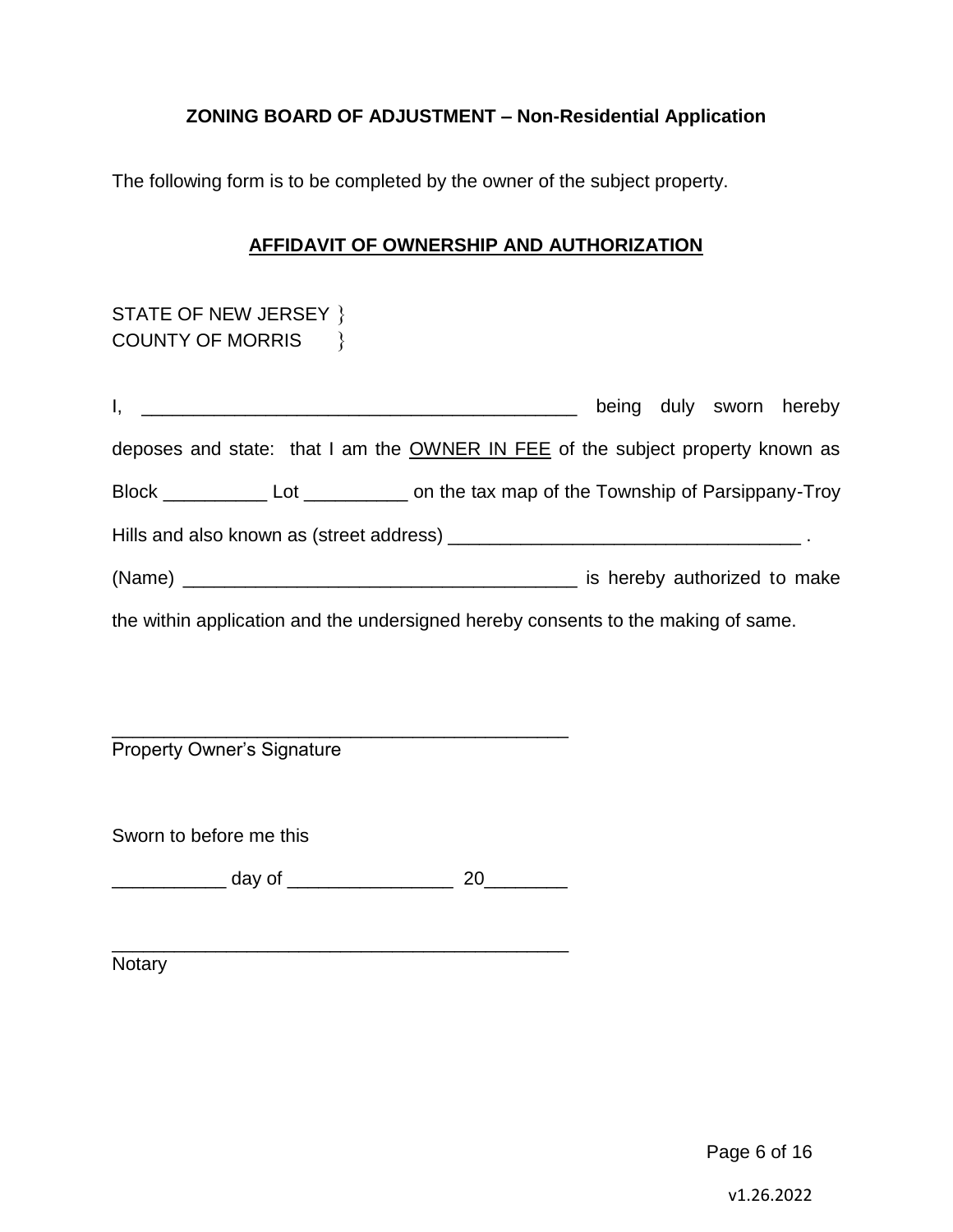#### **STATEMENT OF OWNERSHIP**

| The following is a list of all shareholders and/or partners owning beneficially or having<br>registered in their names not less than ten (10) percent of the stock of the Corporation<br>or interest in a partnership involved in an application herein above referred to: |
|----------------------------------------------------------------------------------------------------------------------------------------------------------------------------------------------------------------------------------------------------------------------------|
|                                                                                                                                                                                                                                                                            |
|                                                                                                                                                                                                                                                                            |
|                                                                                                                                                                                                                                                                            |
|                                                                                                                                                                                                                                                                            |
|                                                                                                                                                                                                                                                                            |
|                                                                                                                                                                                                                                                                            |
|                                                                                                                                                                                                                                                                            |
|                                                                                                                                                                                                                                                                            |
|                                                                                                                                                                                                                                                                            |
|                                                                                                                                                                                                                                                                            |
|                                                                                                                                                                                                                                                                            |
|                                                                                                                                                                                                                                                                            |
|                                                                                                                                                                                                                                                                            |
|                                                                                                                                                                                                                                                                            |

Page 7 of 16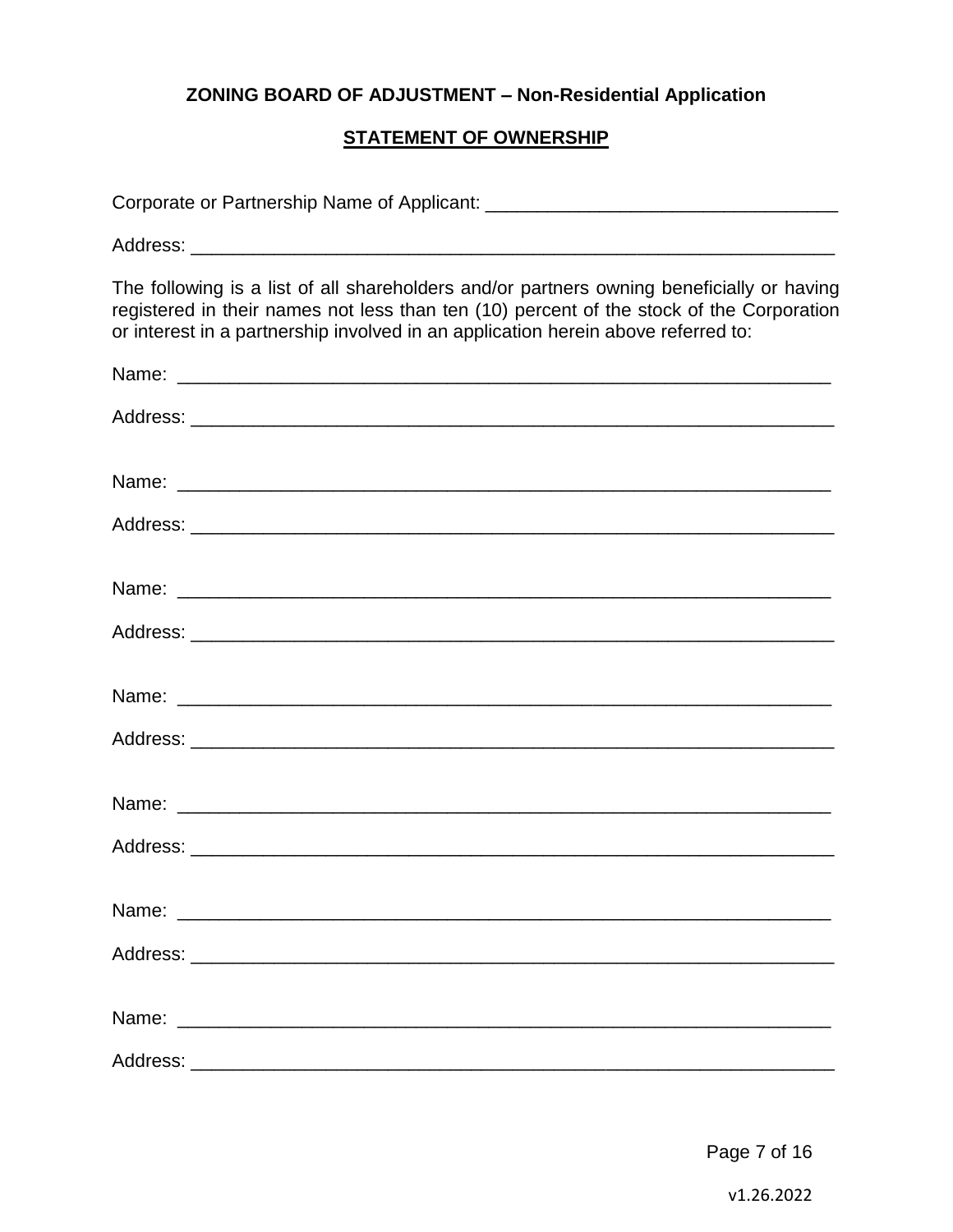## **STATEMENT OF OWNERSHIP (continued)**

I hereby certify under penalty of perjury that the foregoing is true.

\_\_\_\_\_\_\_\_\_\_\_\_\_\_\_\_\_\_\_\_\_\_\_\_\_\_\_\_\_\_\_\_\_\_\_\_\_\_\_\_\_

**Property Owner's Signature** 

Page 8 of 16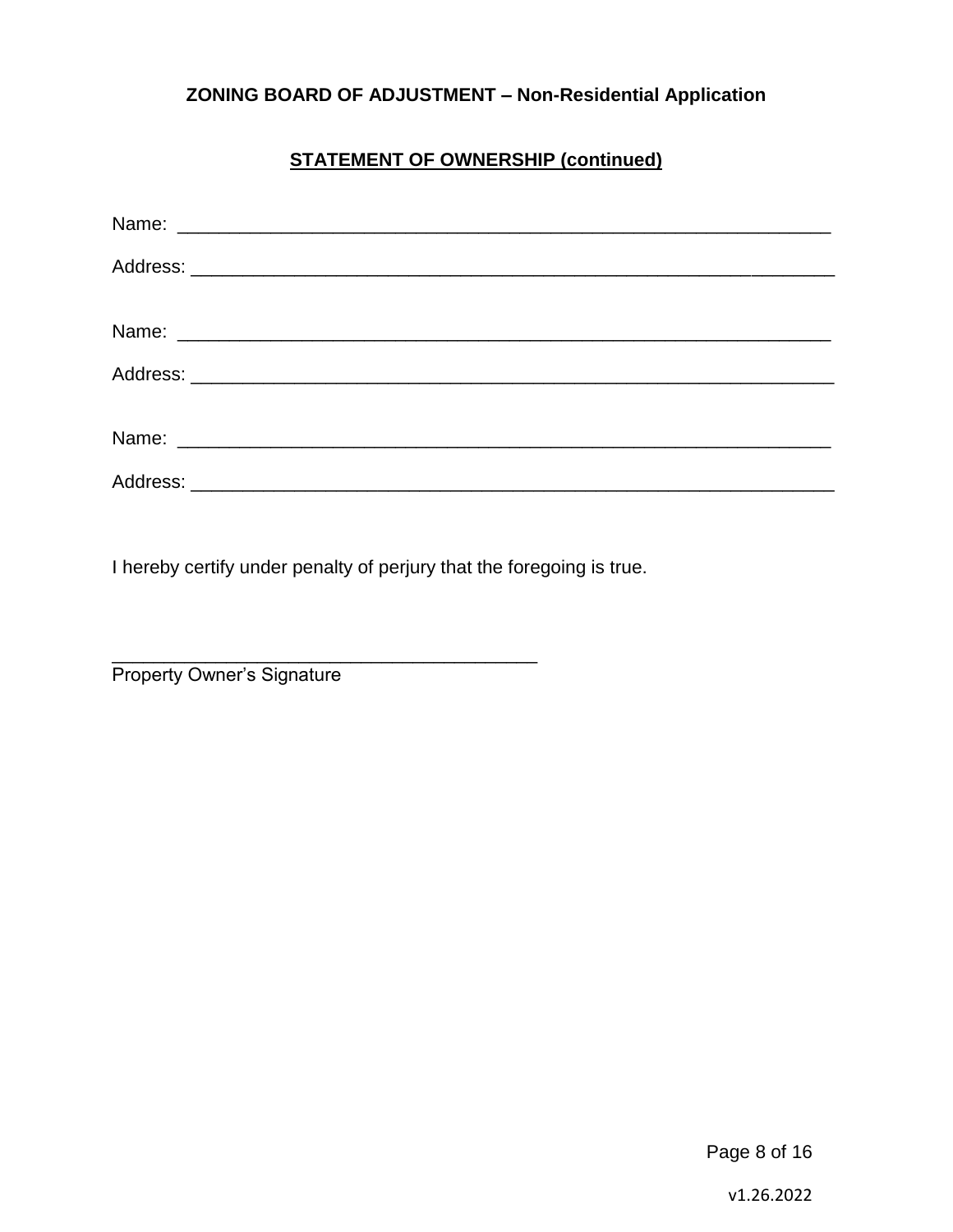#### **ZONING BOARD OF ADJUSTMENT TOWNSHIP OF PARSIPPANY-TROY HILLS MORRIS COUNTY STIPULATION EXTENDING TIME FOR DECISION**

In the matter of the application of: \_\_\_\_\_\_\_\_\_\_\_\_\_\_\_\_\_\_\_\_\_\_\_\_\_\_\_\_\_\_\_\_\_\_\_\_\_\_\_\_\_\_

Application Number: <br>
and the Date: Date:  $\Box$  Date:  $\Box$  Date:  $\Box$ 

WHEREAS, the Applicant has applied for a use variance which would require this Board to also consider site plan approval, conditional use approval, and/or subdivision approval.

WHEREAS, the Applicant has requested the bifurcation of the consideration of the use variance from the site plan, conditional use, and/or subdivision, which request the Board has granted.

IT IS STIPULATED; and agreed by the Applicant that the use variance shall be dealt with first, that the Applicant waives all time limits for decision as to the site plan, conditional use and/or subdivision until all proceedings with reference to the use variance have been concluded, or an application has been made, that the Applicant will comply with any demands of the Board for information as would be required for site plan, conditional use and/or subdivision in the event the Board deems such information pertinent to its determination as the use variance, and in the event a use variance is granted, the Applicant will file a full application for site plan, conditional use and/or subdivision and otherwise comply with the Statutes, Ordinances and By-laws of the Board in such case made and provided.

Applicant's Signature

\_\_\_\_\_\_\_\_\_\_\_\_\_\_\_\_\_\_\_\_\_\_\_\_\_\_\_\_\_\_\_\_\_\_\_\_\_\_\_\_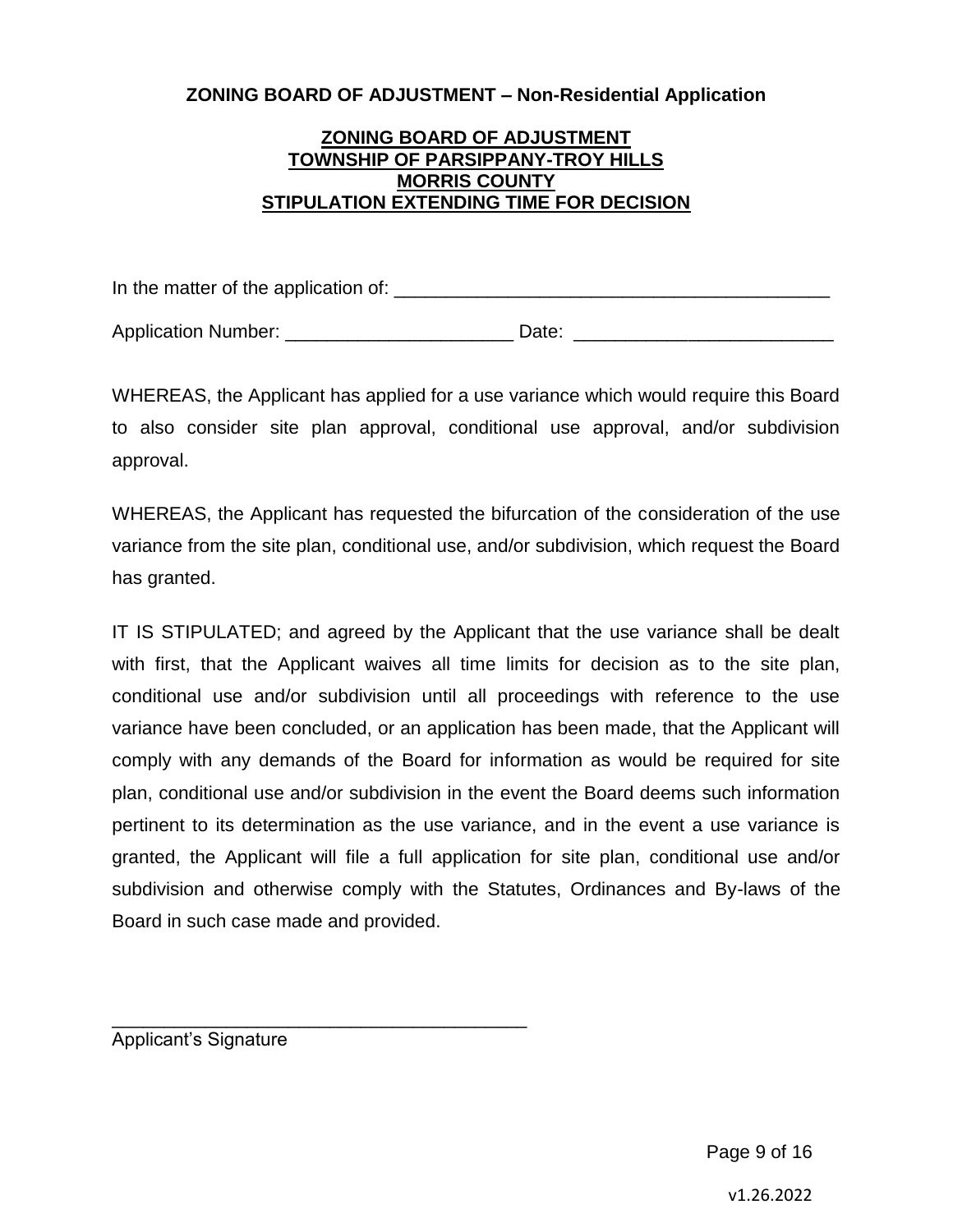#### **TO BE COMPLETED BY THE APPLICANT IF THIS IS AN APPEAL FROM THE DECISION OF THE ADMINISTRATIVE OFFICER**

1. Name and position of Administrative Officer or Zoning Officer from whose action you appeal.

\_\_\_\_\_\_\_\_\_\_\_\_\_\_\_\_\_\_\_\_\_\_\_\_\_\_\_\_\_\_\_\_\_\_\_\_\_\_\_\_\_\_\_\_\_\_\_\_\_\_\_\_\_\_\_\_\_\_\_\_\_\_\_\_\_\_\_\_\_\_

\_\_\_\_\_\_\_\_\_\_\_\_\_\_\_\_\_\_\_\_\_\_\_\_\_\_\_\_\_\_\_\_\_\_\_\_\_\_\_\_\_\_\_\_\_\_\_\_\_\_\_\_\_\_\_\_\_\_\_\_\_\_\_\_\_\_\_\_\_\_

\_\_\_\_\_\_\_\_\_\_\_\_\_\_\_\_\_\_\_\_\_\_\_\_\_\_\_\_\_\_\_\_\_\_\_\_\_\_\_\_\_\_\_\_\_\_\_\_\_\_\_\_\_\_\_\_\_\_\_\_\_\_\_\_\_\_\_\_\_\_

\_\_\_\_\_\_\_\_\_\_\_\_\_\_\_\_\_\_\_\_\_\_\_\_\_\_\_\_\_\_\_\_\_\_\_\_\_\_\_\_\_\_\_\_\_\_\_\_\_\_\_\_\_\_\_\_\_\_\_\_\_\_\_\_\_\_\_\_\_\_

\_\_\_\_\_\_\_\_\_\_\_\_\_\_\_\_\_\_\_\_\_\_\_\_\_\_\_\_\_\_\_\_\_\_\_\_\_\_\_\_\_\_\_\_\_\_\_\_\_\_\_\_\_\_\_\_\_\_\_\_\_\_\_\_\_\_\_\_\_\_

\_\_\_\_\_\_\_\_\_\_\_\_\_\_\_\_\_\_\_\_\_\_\_\_\_\_\_\_\_\_\_\_\_\_\_\_\_\_\_\_\_\_\_\_\_\_\_\_\_\_\_\_\_\_\_\_\_\_\_\_\_\_\_\_\_\_\_\_\_\_

\_\_\_\_\_\_\_\_\_\_\_\_\_\_\_\_\_\_\_\_\_\_\_\_\_\_\_\_\_\_\_\_\_\_\_\_\_\_\_\_\_\_\_\_\_\_\_\_\_\_\_\_\_\_\_\_\_\_\_\_\_\_\_\_\_\_\_\_\_\_

2. Date of action or notification by Administrative Officer or Zoning Officer.

3. Nature of request made of Administrative Officer or Zoning Officer.

4. Administrative Officer or Zoning Officer denied request because it violated the following section(s) of the Zoning Ordinance. (Remember to attached two (2) copies of rejection letter from Administrative Officer if received by you).

\_\_\_\_\_\_\_\_\_\_\_\_\_\_\_\_\_\_\_\_\_\_\_\_\_\_\_\_\_\_\_\_\_\_\_\_\_\_\_\_\_\_\_\_\_\_\_\_\_\_\_\_\_\_\_\_\_\_\_\_\_\_\_\_\_\_\_\_\_\_

\_\_\_\_\_\_\_\_\_\_\_\_\_\_\_\_\_\_\_\_\_\_\_\_\_\_\_\_\_\_\_\_\_\_\_\_\_\_\_\_\_\_\_\_\_\_\_\_\_\_\_\_\_\_\_\_\_\_\_\_\_\_\_\_\_\_\_\_\_\_

\_\_\_\_\_\_\_\_\_\_\_\_\_\_\_\_\_\_\_\_\_\_\_\_\_\_\_\_\_\_\_\_\_\_\_\_\_\_\_\_\_\_\_\_\_\_\_\_\_\_\_\_\_\_\_\_\_\_\_\_\_\_\_\_\_\_\_\_\_\_

\_\_\_\_\_\_\_\_\_\_\_\_\_\_\_\_\_\_\_\_\_\_\_\_\_\_\_\_\_\_\_\_\_\_\_\_\_\_\_\_\_\_\_\_\_\_\_\_\_\_\_\_\_\_\_\_\_\_\_\_\_\_\_\_\_\_\_\_\_\_

5. State your reasons why such decision should be reversed or modified. (Use additional sheets as necessary).

\_\_\_\_\_\_\_\_\_\_\_\_\_\_\_\_\_\_\_\_\_\_\_\_\_\_\_\_\_\_\_\_\_\_\_\_\_\_\_\_\_\_\_\_\_\_\_\_\_\_\_\_\_\_\_\_\_\_\_\_\_\_\_\_\_\_\_\_\_\_

\_\_\_\_\_\_\_\_\_\_\_\_\_\_\_\_\_\_\_\_\_\_\_\_\_\_\_\_\_\_\_\_\_\_\_\_\_\_\_\_\_\_\_\_\_\_\_\_\_\_\_\_\_\_\_\_\_\_\_\_\_\_\_\_\_\_\_\_\_\_

\_\_\_\_\_\_\_\_\_\_\_\_\_\_\_\_\_\_\_\_\_\_\_\_\_\_\_\_\_\_\_\_\_\_\_\_\_\_\_\_\_\_\_\_\_\_\_\_\_\_\_\_\_\_\_\_\_\_\_\_\_\_\_\_\_\_\_\_\_\_

\_\_\_\_\_\_\_\_\_\_\_\_\_\_\_\_\_\_\_\_\_\_\_\_\_\_\_\_\_\_\_\_\_\_\_\_\_\_\_\_\_\_\_\_\_\_\_\_\_\_\_\_\_\_\_\_\_\_\_\_\_\_\_\_\_\_\_\_\_\_

Page 10 of 16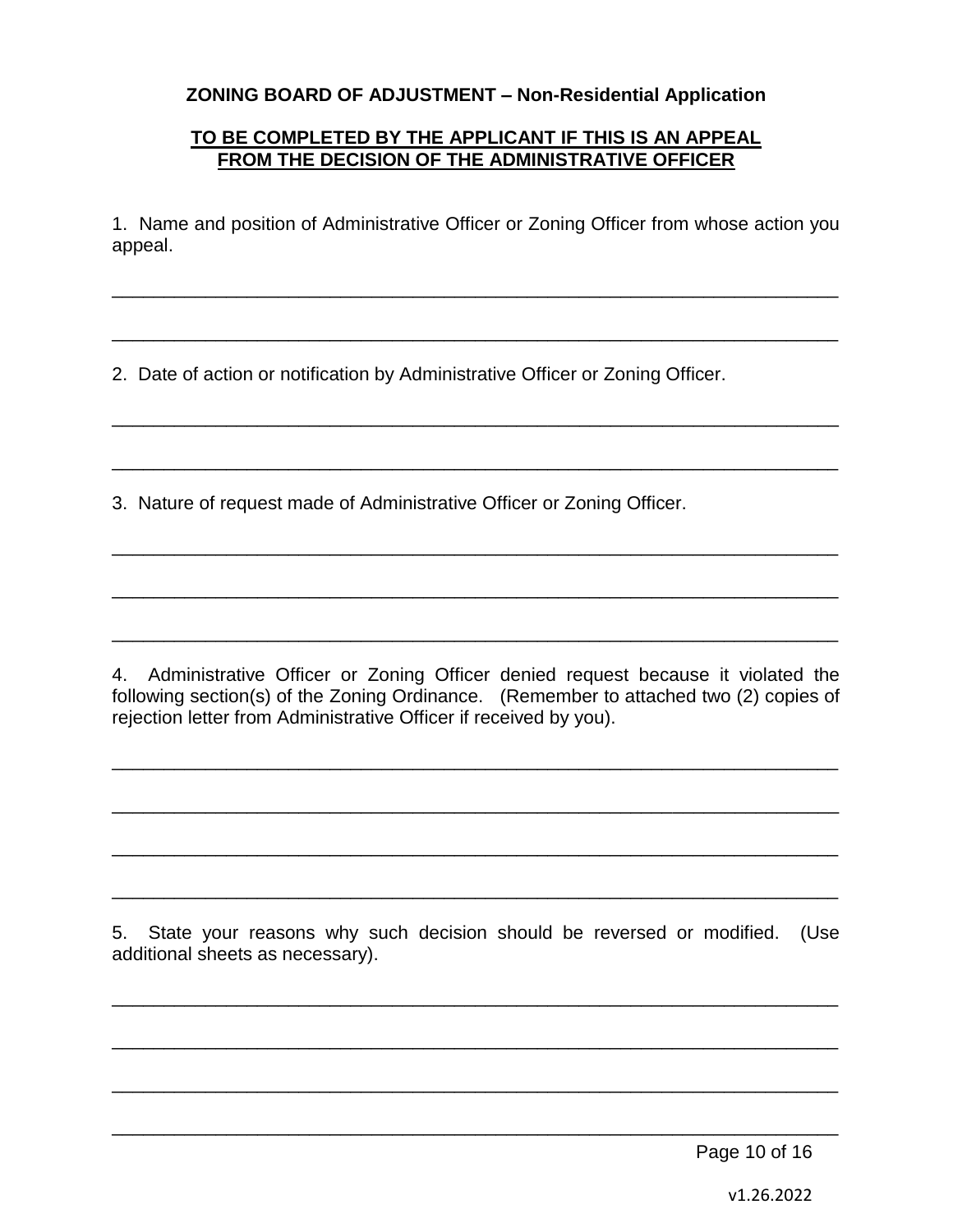#### **TO BE COMPLETED IF THE APPLICANT REQUESTS AN INTERPRETATION OF THE ZONE MAP OR ZONING ORDINANCE OR MAKES AN INQUIRY REGARDING A PROPOSED LAND USE**

1. State in detail what it is you seek interpretation of or decision upon, citing sections of the Zoning Ordinance that is applicable.

\_\_\_\_\_\_\_\_\_\_\_\_\_\_\_\_\_\_\_\_\_\_\_\_\_\_\_\_\_\_\_\_\_\_\_\_\_\_\_\_\_\_\_\_\_\_\_\_\_\_\_\_\_\_\_\_\_\_\_\_\_\_\_\_\_\_\_\_\_\_

\_\_\_\_\_\_\_\_\_\_\_\_\_\_\_\_\_\_\_\_\_\_\_\_\_\_\_\_\_\_\_\_\_\_\_\_\_\_\_\_\_\_\_\_\_\_\_\_\_\_\_\_\_\_\_\_\_\_\_\_\_\_\_\_\_\_\_\_\_\_

\_\_\_\_\_\_\_\_\_\_\_\_\_\_\_\_\_\_\_\_\_\_\_\_\_\_\_\_\_\_\_\_\_\_\_\_\_\_\_\_\_\_\_\_\_\_\_\_\_\_\_\_\_\_\_\_\_\_\_\_\_\_\_\_\_\_\_\_\_\_

\_\_\_\_\_\_\_\_\_\_\_\_\_\_\_\_\_\_\_\_\_\_\_\_\_\_\_\_\_\_\_\_\_\_\_\_\_\_\_\_\_\_\_\_\_\_\_\_\_\_\_\_\_\_\_\_\_\_\_\_\_\_\_\_\_\_\_\_\_\_

\_\_\_\_\_\_\_\_\_\_\_\_\_\_\_\_\_\_\_\_\_\_\_\_\_\_\_\_\_\_\_\_\_\_\_\_\_\_\_\_\_\_\_\_\_\_\_\_\_\_\_\_\_\_\_\_\_\_\_\_\_\_\_\_\_\_\_\_\_\_

\_\_\_\_\_\_\_\_\_\_\_\_\_\_\_\_\_\_\_\_\_\_\_\_\_\_\_\_\_\_\_\_\_\_\_\_\_\_\_\_\_\_\_\_\_\_\_\_\_\_\_\_\_\_\_\_\_\_\_\_\_\_\_\_\_\_\_\_\_\_

\_\_\_\_\_\_\_\_\_\_\_\_\_\_\_\_\_\_\_\_\_\_\_\_\_\_\_\_\_\_\_\_\_\_\_\_\_\_\_\_\_\_\_\_\_\_\_\_\_\_\_\_\_\_\_\_\_\_\_\_\_\_\_\_\_\_\_\_\_\_

\_\_\_\_\_\_\_\_\_\_\_\_\_\_\_\_\_\_\_\_\_\_\_\_\_\_\_\_\_\_\_\_\_\_\_\_\_\_\_\_\_\_\_\_\_\_\_\_\_\_\_\_\_\_\_\_\_\_\_\_\_\_\_\_\_\_\_\_\_\_

\_\_\_\_\_\_\_\_\_\_\_\_\_\_\_\_\_\_\_\_\_\_\_\_\_\_\_\_\_\_\_\_\_\_\_\_\_\_\_\_\_\_\_\_\_\_\_\_\_\_\_\_\_\_\_\_\_\_\_\_\_\_\_\_\_\_\_\_\_\_

\_\_\_\_\_\_\_\_\_\_\_\_\_\_\_\_\_\_\_\_\_\_\_\_\_\_\_\_\_\_\_\_\_\_\_\_\_\_\_\_\_\_\_\_\_\_\_\_\_\_\_\_\_\_\_\_\_\_\_\_\_\_\_\_\_\_\_\_\_\_

\_\_\_\_\_\_\_\_\_\_\_\_\_\_\_\_\_\_\_\_\_\_\_\_\_\_\_\_\_\_\_\_\_\_\_\_\_\_\_\_\_\_\_\_\_\_\_\_\_\_\_\_\_\_\_\_\_\_\_\_\_\_\_\_\_\_\_\_\_\_

\_\_\_\_\_\_\_\_\_\_\_\_\_\_\_\_\_\_\_\_\_\_\_\_\_\_\_\_\_\_\_\_\_\_\_\_\_\_\_\_\_\_\_\_\_\_\_\_\_\_\_\_\_\_\_\_\_\_\_\_\_\_\_\_\_\_\_\_\_\_

\_\_\_\_\_\_\_\_\_\_\_\_\_\_\_\_\_\_\_\_\_\_\_\_\_\_\_\_\_\_\_\_\_\_\_\_\_\_\_\_\_\_\_\_\_\_\_\_\_\_\_\_\_\_\_\_\_\_\_\_\_\_\_\_\_\_\_\_\_\_

\_\_\_\_\_\_\_\_\_\_\_\_\_\_\_\_\_\_\_\_\_\_\_\_\_\_\_\_\_\_\_\_\_\_\_\_\_\_\_\_\_\_\_\_\_\_\_\_\_\_\_\_\_\_\_\_\_\_\_\_\_\_\_\_\_\_\_\_\_\_

\_\_\_\_\_\_\_\_\_\_\_\_\_\_\_\_\_\_\_\_\_\_\_\_\_\_\_\_\_\_\_\_\_\_\_\_\_\_\_\_\_\_\_\_\_\_\_\_\_\_\_\_\_\_\_\_\_\_\_\_\_\_\_\_\_\_\_\_\_\_

2. State the decision or interpretation sought by you.

3. State how such interpretation or decision affects the subject property.

4. Set forth or attach legal precedents, citations or memoranda in support of your position.

Page 11 of 16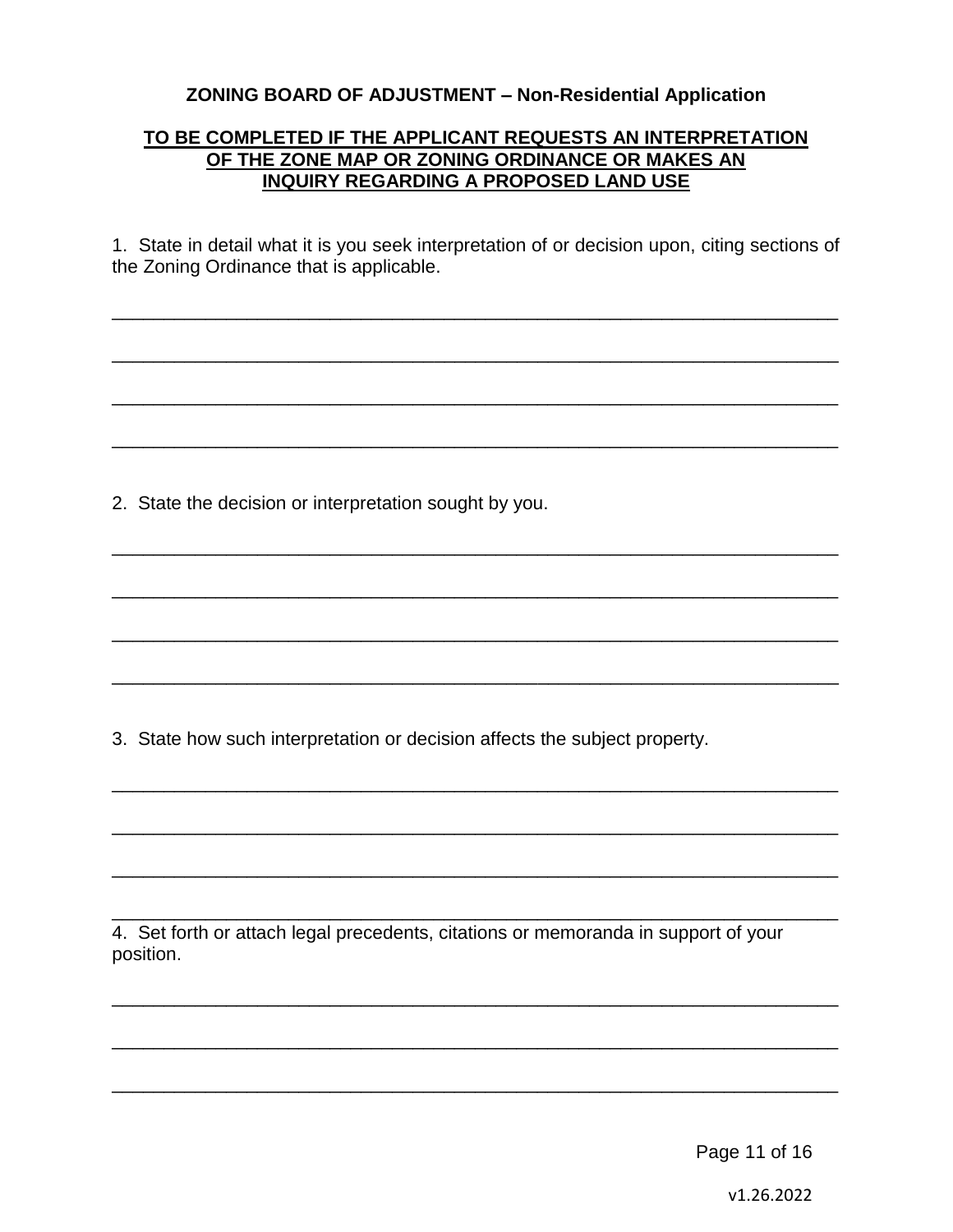#### **TO BE COMPLETED IF APPLICANT IS SEEKING A "C" VARIANCE**

1. Describe the characteristics of the subject property that make it peculiar or unusual when compared with other properties in the same zone.

\_\_\_\_\_\_\_\_\_\_\_\_\_\_\_\_\_\_\_\_\_\_\_\_\_\_\_\_\_\_\_\_\_\_\_\_\_\_\_\_\_\_\_\_\_\_\_\_\_\_\_\_\_\_\_\_\_\_\_\_\_\_\_\_\_\_\_\_\_\_

\_\_\_\_\_\_\_\_\_\_\_\_\_\_\_\_\_\_\_\_\_\_\_\_\_\_\_\_\_\_\_\_\_\_\_\_\_\_\_\_\_\_\_\_\_\_\_\_\_\_\_\_\_\_\_\_\_\_\_\_\_\_\_\_\_\_\_\_\_\_

\_\_\_\_\_\_\_\_\_\_\_\_\_\_\_\_\_\_\_\_\_\_\_\_\_\_\_\_\_\_\_\_\_\_\_\_\_\_\_\_\_\_\_\_\_\_\_\_\_\_\_\_\_\_\_\_\_\_\_\_\_\_\_\_\_\_\_\_\_\_

\_\_\_\_\_\_\_\_\_\_\_\_\_\_\_\_\_\_\_\_\_\_\_\_\_\_\_\_\_\_\_\_\_\_\_\_\_\_\_\_\_\_\_\_\_\_\_\_\_\_\_\_\_\_\_\_\_\_\_\_\_\_\_\_\_\_\_\_\_\_

2. State what efforts you have made to obtain the result you ultimately wish to accomplish without violating the Zoning Ordinance (i.e., relocation of planned construction, purchase of other or additional land, etc.)

\_\_\_\_\_\_\_\_\_\_\_\_\_\_\_\_\_\_\_\_\_\_\_\_\_\_\_\_\_\_\_\_\_\_\_\_\_\_\_\_\_\_\_\_\_\_\_\_\_\_\_\_\_\_\_\_\_\_\_\_\_\_\_\_\_\_\_\_\_\_

\_\_\_\_\_\_\_\_\_\_\_\_\_\_\_\_\_\_\_\_\_\_\_\_\_\_\_\_\_\_\_\_\_\_\_\_\_\_\_\_\_\_\_\_\_\_\_\_\_\_\_\_\_\_\_\_\_\_\_\_\_\_\_\_\_\_\_\_\_\_

\_\_\_\_\_\_\_\_\_\_\_\_\_\_\_\_\_\_\_\_\_\_\_\_\_\_\_\_\_\_\_\_\_\_\_\_\_\_\_\_\_\_\_\_\_\_\_\_\_\_\_\_\_\_\_\_\_\_\_\_\_\_\_\_\_\_\_\_\_\_

\_\_\_\_\_\_\_\_\_\_\_\_\_\_\_\_\_\_\_\_\_\_\_\_\_\_\_\_\_\_\_\_\_\_\_\_\_\_\_\_\_\_\_\_\_\_\_\_\_\_\_\_\_\_\_\_\_\_\_\_\_\_\_\_\_\_\_\_\_\_

3. State any additional reasons you have which may justify the Board's approval of your application.

\_\_\_\_\_\_\_\_\_\_\_\_\_\_\_\_\_\_\_\_\_\_\_\_\_\_\_\_\_\_\_\_\_\_\_\_\_\_\_\_\_\_\_\_\_\_\_\_\_\_\_\_\_\_\_\_\_\_\_\_\_\_\_\_\_\_\_\_\_\_

\_\_\_\_\_\_\_\_\_\_\_\_\_\_\_\_\_\_\_\_\_\_\_\_\_\_\_\_\_\_\_\_\_\_\_\_\_\_\_\_\_\_\_\_\_\_\_\_\_\_\_\_\_\_\_\_\_\_\_\_\_\_\_\_\_\_\_\_\_\_

\_\_\_\_\_\_\_\_\_\_\_\_\_\_\_\_\_\_\_\_\_\_\_\_\_\_\_\_\_\_\_\_\_\_\_\_\_\_\_\_\_\_\_\_\_\_\_\_\_\_\_\_\_\_\_\_\_\_\_\_\_\_\_\_\_\_\_\_\_\_

\_\_\_\_\_\_\_\_\_\_\_\_\_\_\_\_\_\_\_\_\_\_\_\_\_\_\_\_\_\_\_\_\_\_\_\_\_\_\_\_\_\_\_\_\_\_\_\_\_\_\_\_\_\_\_\_\_\_\_\_\_\_\_\_\_\_\_\_\_\_

Page 12 of 16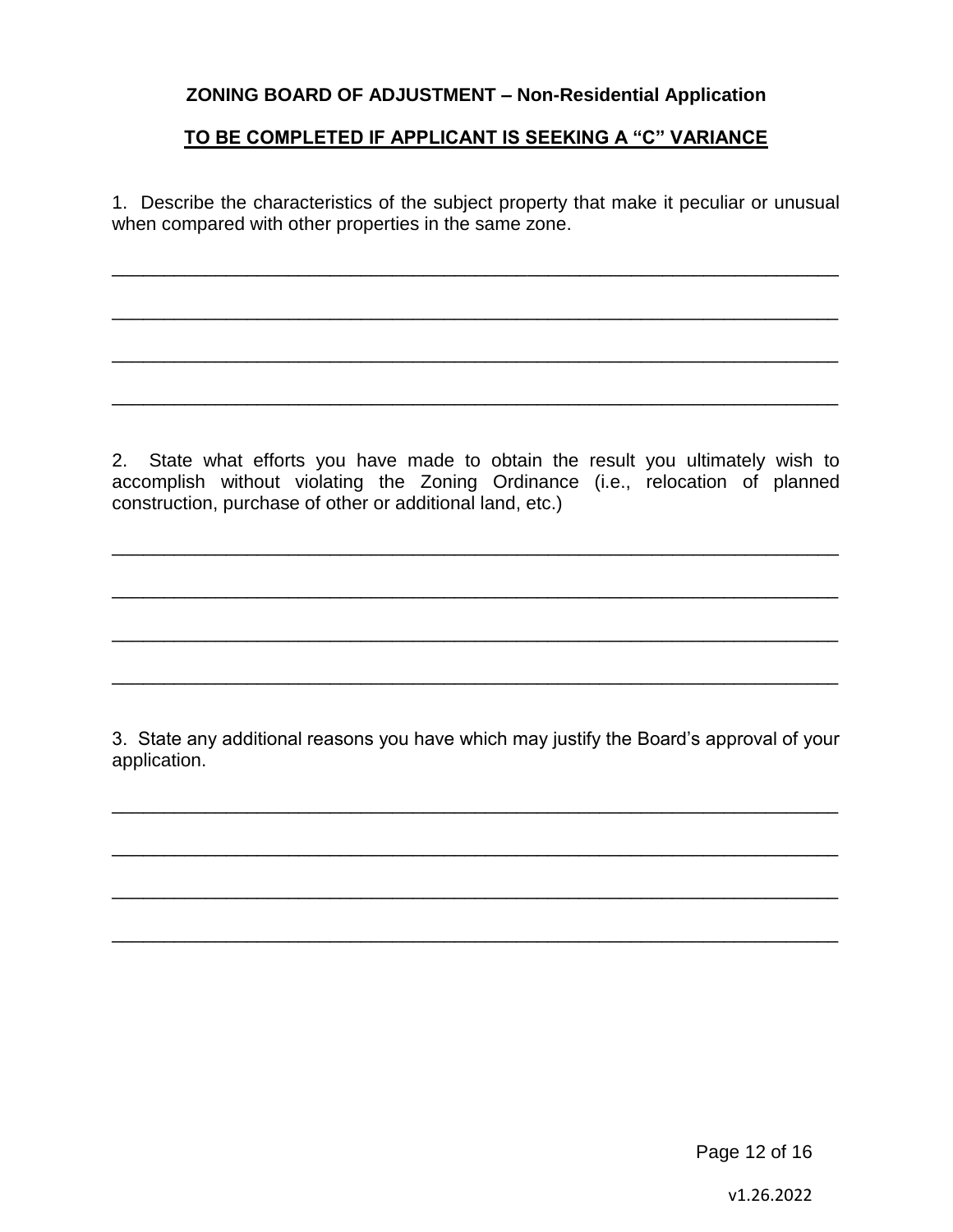#### **TO BE COMPLETED IF APPLICANT IS SEEKING A "USE" VARIANCE**

1. Describe the characteristics of the subject property that make it peculiar or unusual when compared with other properties, and properties in the same zone.

\_\_\_\_\_\_\_\_\_\_\_\_\_\_\_\_\_\_\_\_\_\_\_\_\_\_\_\_\_\_\_\_\_\_\_\_\_\_\_\_\_\_\_\_\_\_\_\_\_\_\_\_\_\_\_\_\_\_\_\_\_\_\_\_\_\_\_\_\_\_

\_\_\_\_\_\_\_\_\_\_\_\_\_\_\_\_\_\_\_\_\_\_\_\_\_\_\_\_\_\_\_\_\_\_\_\_\_\_\_\_\_\_\_\_\_\_\_\_\_\_\_\_\_\_\_\_\_\_\_\_\_\_\_\_\_\_\_\_\_\_

\_\_\_\_\_\_\_\_\_\_\_\_\_\_\_\_\_\_\_\_\_\_\_\_\_\_\_\_\_\_\_\_\_\_\_\_\_\_\_\_\_\_\_\_\_\_\_\_\_\_\_\_\_\_\_\_\_\_\_\_\_\_\_\_\_\_\_\_\_\_

2. State why the subject property is particularly suited for the use sought as opposed to the use for which it is zoned.

\_\_\_\_\_\_\_\_\_\_\_\_\_\_\_\_\_\_\_\_\_\_\_\_\_\_\_\_\_\_\_\_\_\_\_\_\_\_\_\_\_\_\_\_\_\_\_\_\_\_\_\_\_\_\_\_\_\_\_\_\_\_\_\_\_\_\_\_\_\_

\_\_\_\_\_\_\_\_\_\_\_\_\_\_\_\_\_\_\_\_\_\_\_\_\_\_\_\_\_\_\_\_\_\_\_\_\_\_\_\_\_\_\_\_\_\_\_\_\_\_\_\_\_\_\_\_\_\_\_\_\_\_\_\_\_\_\_\_\_\_

\_\_\_\_\_\_\_\_\_\_\_\_\_\_\_\_\_\_\_\_\_\_\_\_\_\_\_\_\_\_\_\_\_\_\_\_\_\_\_\_\_\_\_\_\_\_\_\_\_\_\_\_\_\_\_\_\_\_\_\_\_\_\_\_\_\_\_\_\_\_

3. State in what respects the proposed use advance the aims of zoning and promotes the public good.

\_\_\_\_\_\_\_\_\_\_\_\_\_\_\_\_\_\_\_\_\_\_\_\_\_\_\_\_\_\_\_\_\_\_\_\_\_\_\_\_\_\_\_\_\_\_\_\_\_\_\_\_\_\_\_\_\_\_\_\_\_\_\_\_\_\_\_\_\_\_

\_\_\_\_\_\_\_\_\_\_\_\_\_\_\_\_\_\_\_\_\_\_\_\_\_\_\_\_\_\_\_\_\_\_\_\_\_\_\_\_\_\_\_\_\_\_\_\_\_\_\_\_\_\_\_\_\_\_\_\_\_\_\_\_\_\_\_\_\_\_

\_\_\_\_\_\_\_\_\_\_\_\_\_\_\_\_\_\_\_\_\_\_\_\_\_\_\_\_\_\_\_\_\_\_\_\_\_\_\_\_\_\_\_\_\_\_\_\_\_\_\_\_\_\_\_\_\_\_\_\_\_\_\_\_\_\_\_\_\_\_

4. Have you considered any other properties for your proposed use which do not violate the Zoning Ordinance? If so, state location of properties and explain why the subject property is better suited for the proposed use herein sought.

\_\_\_\_\_\_\_\_\_\_\_\_\_\_\_\_\_\_\_\_\_\_\_\_\_\_\_\_\_\_\_\_\_\_\_\_\_\_\_\_\_\_\_\_\_\_\_\_\_\_\_\_\_\_\_\_\_\_\_\_\_\_\_\_\_\_\_\_\_\_

\_\_\_\_\_\_\_\_\_\_\_\_\_\_\_\_\_\_\_\_\_\_\_\_\_\_\_\_\_\_\_\_\_\_\_\_\_\_\_\_\_\_\_\_\_\_\_\_\_\_\_\_\_\_\_\_\_\_\_\_\_\_\_\_\_\_\_\_\_\_

\_\_\_\_\_\_\_\_\_\_\_\_\_\_\_\_\_\_\_\_\_\_\_\_\_\_\_\_\_\_\_\_\_\_\_\_\_\_\_\_\_\_\_\_\_\_\_\_\_\_\_\_\_\_\_\_\_\_\_\_\_\_\_\_\_\_\_\_\_\_

Page 13 of 16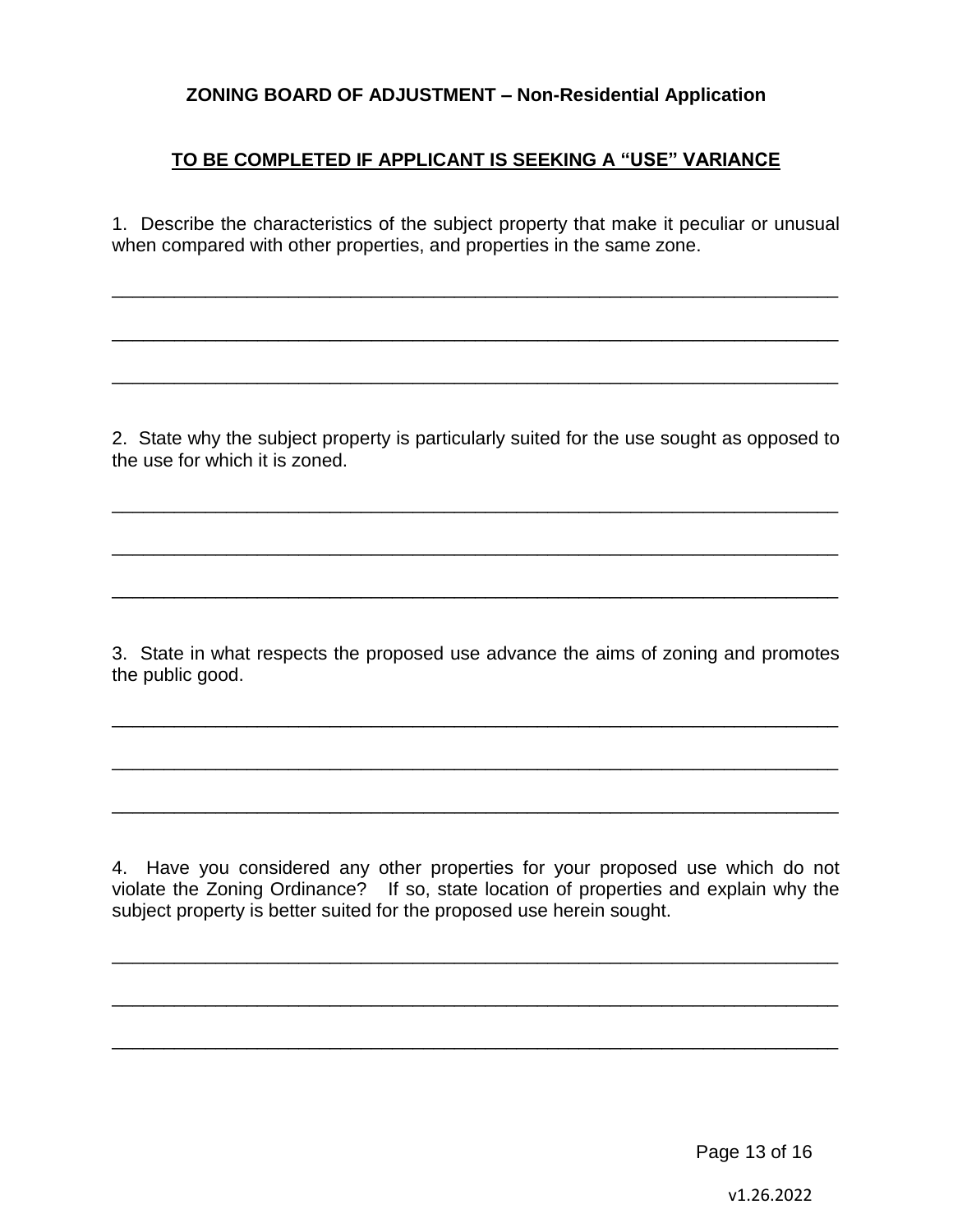#### TO BE COMPLETED IF APPLICATION IS FOR A PERMIT TO BUILD IN THE BED OF A MAPPED STREET

1. State the location of nearest improved street, give distance to subject property.

2. State the approximate cost of extending an improved street to your property, including the full frontage of your property and give the source of estimate.

3. State the composition, condition and dimensions of the present access to the property, if any.

4. Why does the proposed structure not need to be related to a street?

Page 14 of 16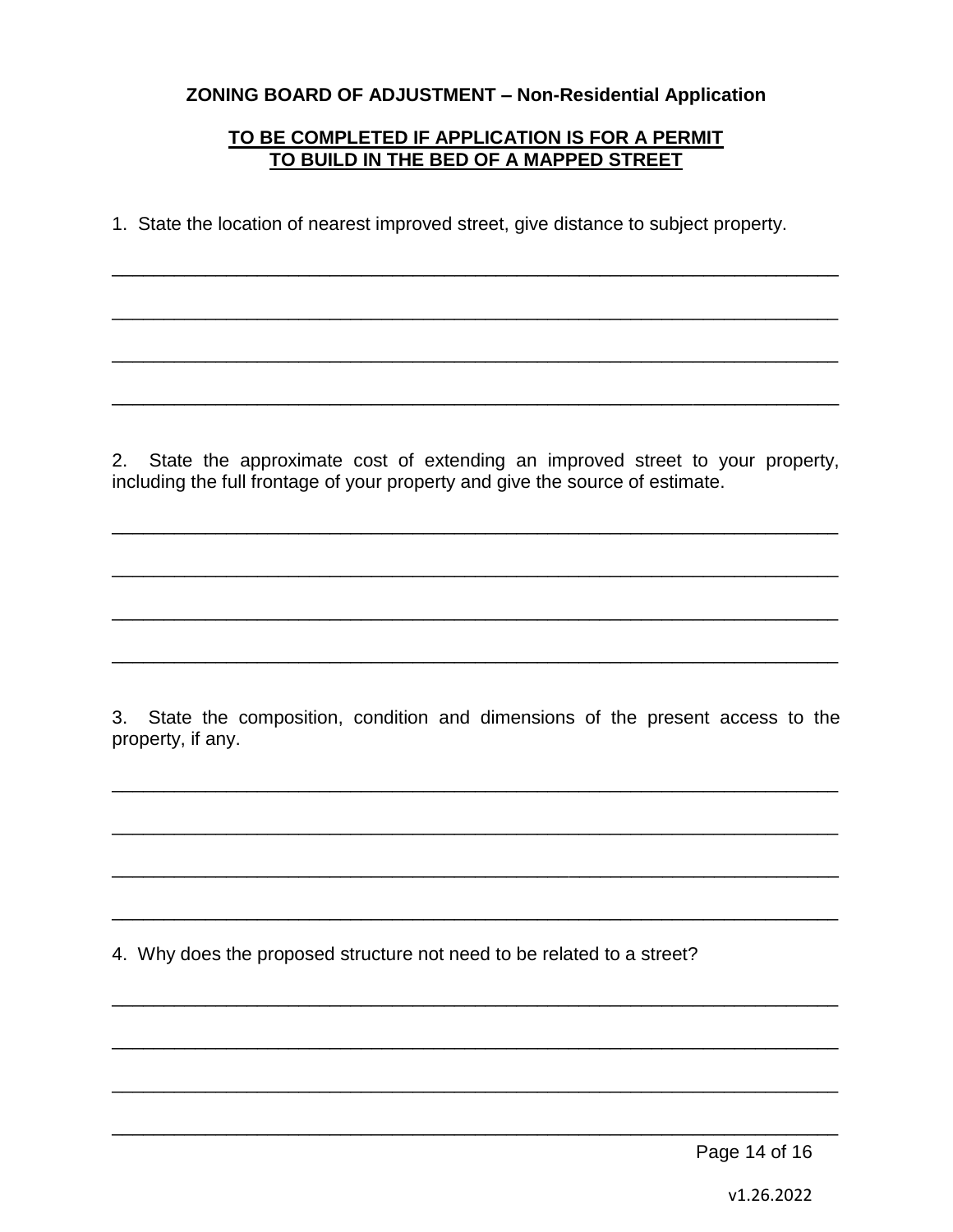#### **TO BE COMPLETED IF APPLICATION IS FOR A PERMIT TO BUILD IN THE BED OF A MAPPED STREET (continued)**

5. What other practical difficulties or unnecessary hardships justify the granting of this application?

\_\_\_\_\_\_\_\_\_\_\_\_\_\_\_\_\_\_\_\_\_\_\_\_\_\_\_\_\_\_\_\_\_\_\_\_\_\_\_\_\_\_\_\_\_\_\_\_\_\_\_\_\_\_\_\_\_\_\_\_\_\_\_\_\_\_\_\_\_\_

\_\_\_\_\_\_\_\_\_\_\_\_\_\_\_\_\_\_\_\_\_\_\_\_\_\_\_\_\_\_\_\_\_\_\_\_\_\_\_\_\_\_\_\_\_\_\_\_\_\_\_\_\_\_\_\_\_\_\_\_\_\_\_\_\_\_\_\_\_\_

\_\_\_\_\_\_\_\_\_\_\_\_\_\_\_\_\_\_\_\_\_\_\_\_\_\_\_\_\_\_\_\_\_\_\_\_\_\_\_\_\_\_\_\_\_\_\_\_\_\_\_\_\_\_\_\_\_\_\_\_\_\_\_\_\_\_\_\_\_\_

\_\_\_\_\_\_\_\_\_\_\_\_\_\_\_\_\_\_\_\_\_\_\_\_\_\_\_\_\_\_\_\_\_\_\_\_\_\_\_\_\_\_\_\_\_\_\_\_\_\_\_\_\_\_\_\_\_\_\_\_\_\_\_\_\_\_\_\_\_\_

\_\_\_\_\_\_\_\_\_\_\_\_\_\_\_\_\_\_\_\_\_\_\_\_\_\_\_\_\_\_\_\_\_\_\_\_\_\_\_\_\_\_\_\_\_\_\_\_\_\_\_\_\_\_\_\_\_\_\_\_\_\_\_\_\_\_\_\_\_\_

\_\_\_\_\_\_\_\_\_\_\_\_\_\_\_\_\_\_\_\_\_\_\_\_\_\_\_\_\_\_\_\_\_\_\_\_\_\_\_\_\_\_\_\_\_\_\_\_\_\_\_\_\_\_\_\_\_\_\_\_\_\_\_\_\_\_\_\_\_\_

\_\_\_\_\_\_\_\_\_\_\_\_\_\_\_\_\_\_\_\_\_\_\_\_\_\_\_\_\_\_\_\_\_\_\_\_\_\_\_\_\_\_\_\_\_\_\_\_\_\_\_\_\_\_\_\_\_\_\_\_\_\_\_\_\_\_\_\_\_\_

\_\_\_\_\_\_\_\_\_\_\_\_\_\_\_\_\_\_\_\_\_\_\_\_\_\_\_\_\_\_\_\_\_\_\_\_\_\_\_\_\_\_\_\_\_\_\_\_\_\_\_\_\_\_\_\_\_\_\_\_\_\_\_\_\_\_\_\_\_\_

6. If there is an unimproved accessway, who is the owner?

7. Do you have an easement of record?

8. Who maintains the easement?

Page 15 of 16